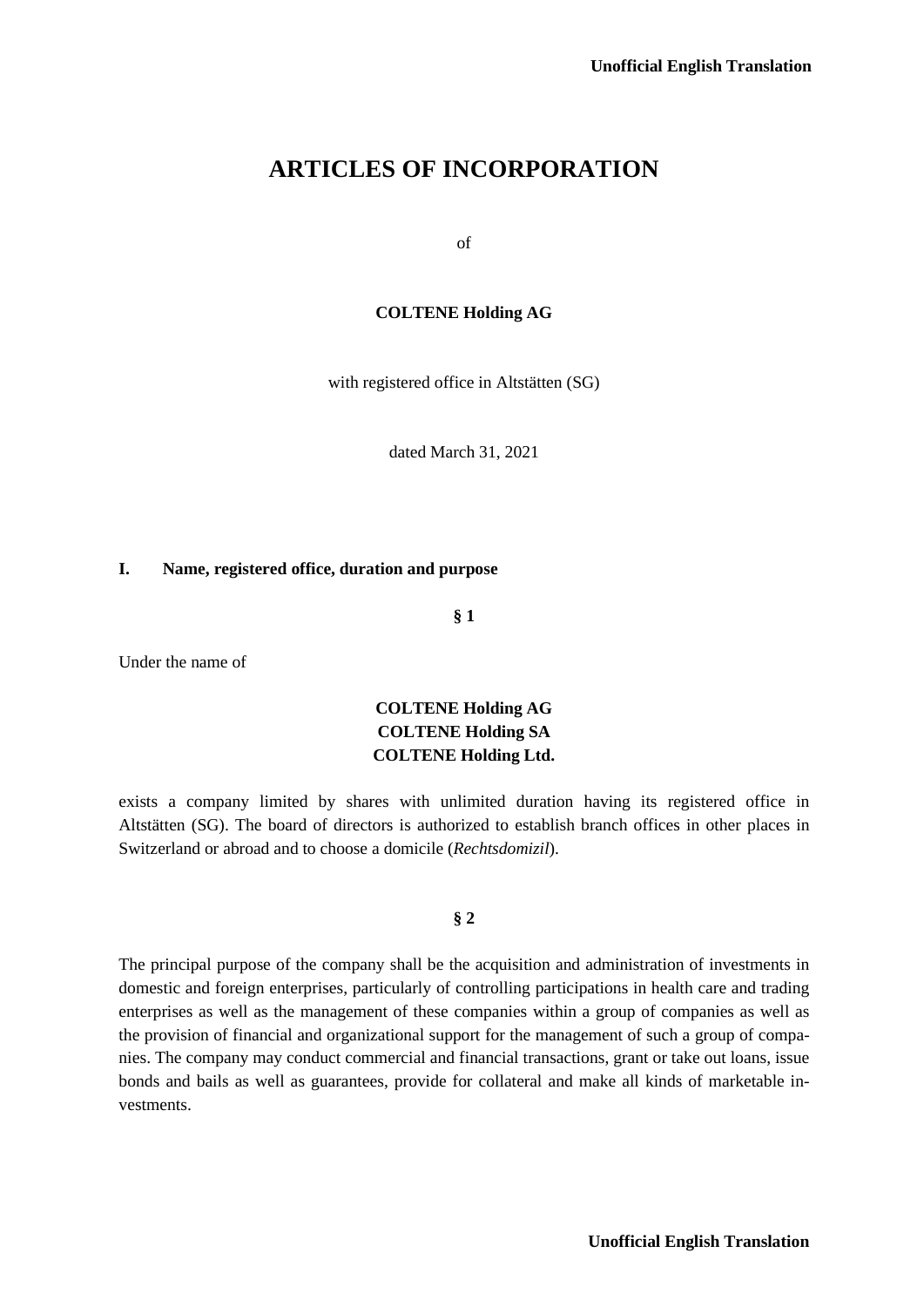## **II. Nominal capital, share capital, shares, participation certificates, bonds**

**§ 3**

<sup>1</sup> The share capital shall amount to CHF 597,558, and is divided into

5,975,580 registered shares with a par value of CHF 0.10 each.

2 All shares are fully paid-in.

<sup>3</sup> Subject to paragraphs 5 and 7 of this § 3, the registered shares of the company are issued as uncertificated securities and as intermediary-held securities.

4 Any transfers of intermediary-held securities, including the grant of a security, are subject to the provisions of the Intermediary-Held Securities Act. If uncertificated securities are transferred by way of assignment, such assignment must be notified to the company in order to be valid.

<sup>5</sup> The company may withdraw shares issued as intermediary-held securities from the custodian system (*Verwahrungssystem*).

<sup>6</sup> Provided that the shareholder is registered in the share register, the shareholder may request from the company a statement of his or her registered shares at any time.

<sup>7</sup> The shareholder has no right to the printing and delivery of certificates or to request the replacement of registered shares issued in a certain form by another form. The company may, however, print and deliver certificates (individual share certificates, certificates or global certificates) at any time or replace intermediary-held securities and certificates by another form as well as cancel issued certificates which are returned to the company.

**§ 4**

<sup>1</sup> The owners and usufructuaries of the registered shares shall be registered in the share register with their respective name and address. Only someone who is registered in the share register will be accepted as shareholder or usufructuary. If a shareholder changes the place of residence or the registered office, he is obligated to inform the company about the new address. As long as this has not been done, all notifications shall be validly made to the address registered in the share register and by publication in the Swiss Official Gazette of Commerce.

<sup>2</sup> The board of directors shall determine and indicate in the invitation to any general meeting of the shareholders the relevant cut-off date for registrations in the share register that shall be relevant for the eligibility of any shareholder to participate in and vote at such general meeting.

<sup>3</sup> The registration in the share register shall be made upon receipt of a written or electronically communicated request. The respective shareholder must provide proof of his acquisition and confirm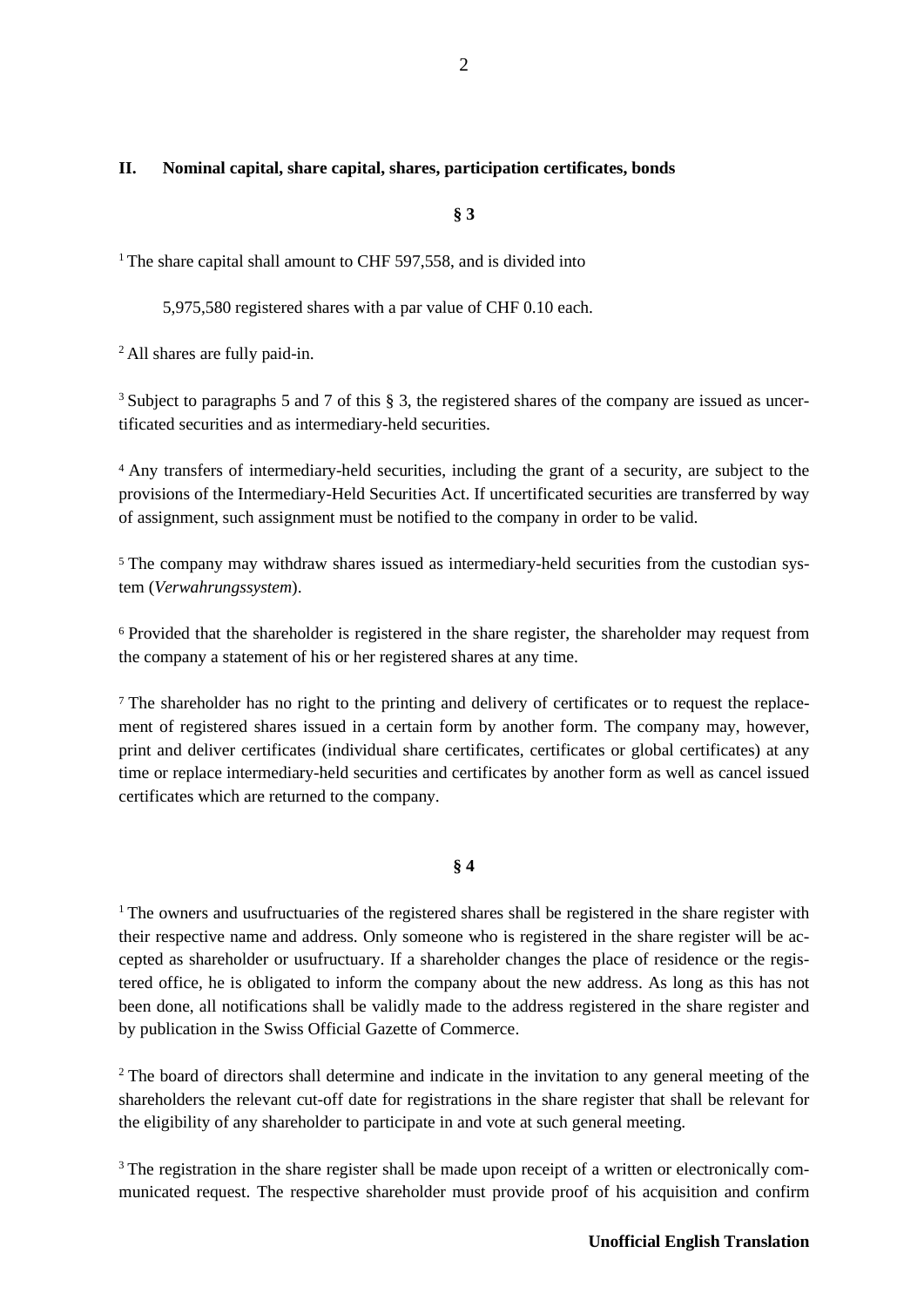that he/she/it holds the shares in his/her/its own name and for his/her/its own account. If the acquirer is not willing to give such a confirmation, the board of directors may deny the registration.

<sup>4</sup> The registration restriction set forth in paragraph 3 applies equally to shares which are subscribed or acquired through the exercise of pre-emptive, option or conversion rights.

<sup>5</sup> The board of directors may delete from the share register with retroactive effect as per the date of the registration – after having granted to the respective shareholder the opportunity to comment on the matter – the registration as shareholder or fiduciary/nominee with voting rights, if the registration has wrongfully been achieved. The respective person must promptly be informed about the deletion.

<sup>6</sup> The board of directors shall, to the extent permitted by law, register nominees as shareholders with voting rights in the share register up to a maximum of 3 % of the total share capital outstanding at the time. Nominees are persons who do not explicitly declare in the registration request to hold the shares for their own account. The board of directors shall, to the extent permitted by law, register a nominee as a shareholder with voting rights in excess of such registration limitation, provided such nominee declares in writing that it will disclose the names, addresses, nationalities and shareholdings of the persons for which it holds 0.5 % or more of the total share capital outstanding at the time.

#### **§ 5**

In case of an increase of the share capital, any shareholder is entitled to subscribe to the newly issued shares in relation to his/her/its prior participation. The general meeting of the shareholders may withdraw the pre-emptive rights of the shareholders for valid reasons in the interest of the company.

## **§ 6**

The company may issue bonds in accordance with the respective resolutions of the board of directors.

#### **III. Organization**

**§ 7**

The corporate bodies of the company are:

- a. The general meeting of the shareholders
- b. The board of directors and the management board
- c. The auditors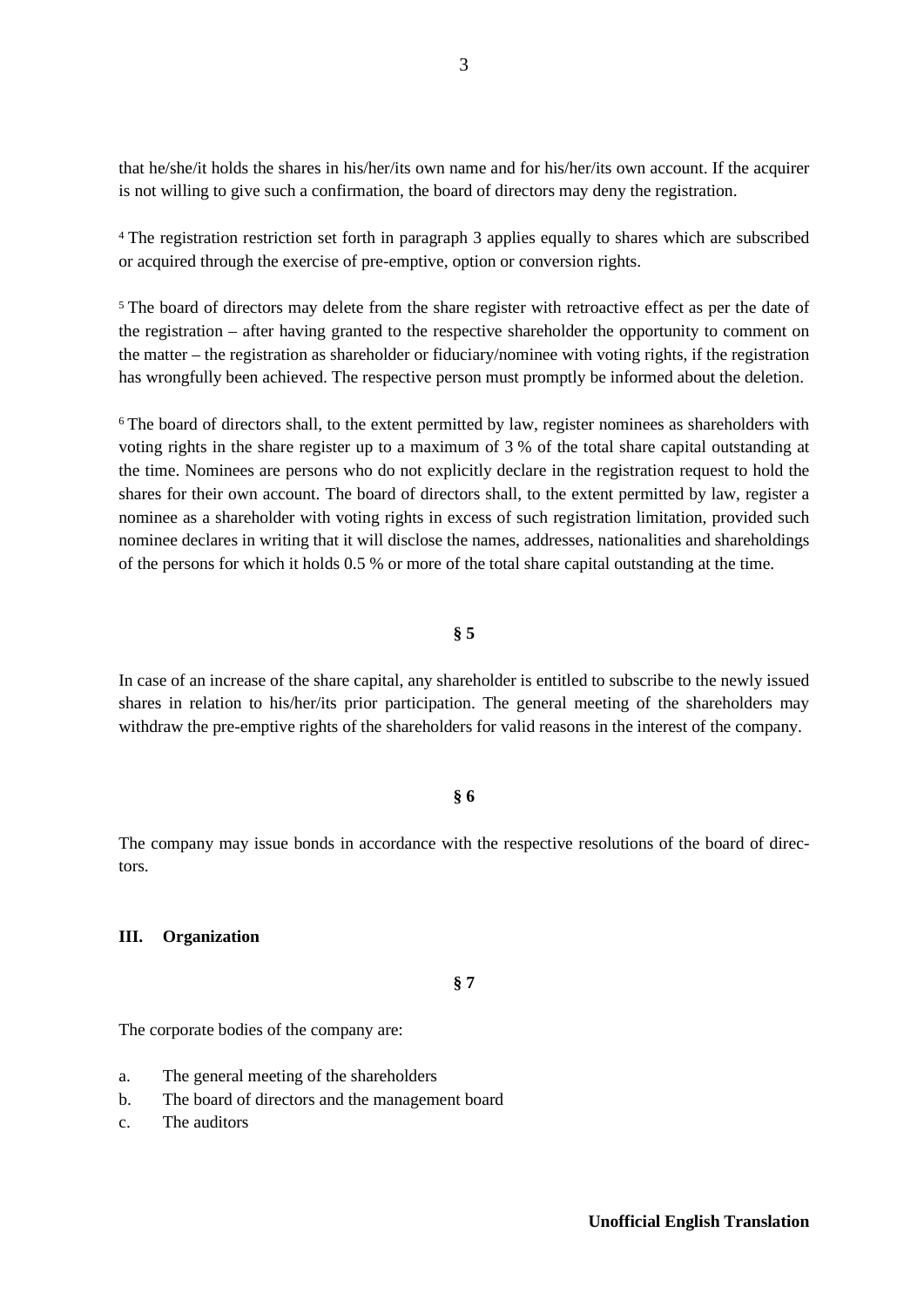## **a. The general meeting of the shareholders**

**§ 8**

<sup>1</sup> The general meeting of the shareholders is the supreme corporate body of the company. The general meeting of the shareholders shall be called by the board of directors or, as necessary, by the auditors.

<sup>2</sup> The ordinary general meeting of the shareholders regularly takes place within the first six months following the close of the fiscal year.

<sup>3</sup> Extraordinary general meetings of the shareholders shall be called by resolution of the general meeting of the shareholders, of the board of directors, upon request of the auditors or if it is requested by shareholders representing together at least 5 % of the total share capital outstanding at the time or of the total votes by way of a written request to the board of directors, indicating the agenda items and the associated motions.

4 Shareholders representing at least 0.5 % of the total share capital outstanding at the time or of the votes may request items to be included in the agenda. Such request must be handed in to the board of directors at least 30 days prior to the general meeting in writing by stating the items of the agenda and the motions. Under the same conditions, shareholders may request that motions relating to items on the agenda be included in the notice calling for the general meeting. Shareholders may submit a brief explanation together with the agenda items or motions. Such explanation must be included in the notice calling for the general meeting.

#### **§ 9**

<sup>1</sup> The invitations to the general meeting of the shareholders shall be dispatched not less than twenty days prior to the day of the meeting. They shall state the day, time and place of the meeting, the agenda items, the motions of the board of directors together with a brief explanation and, if applicable, those of the shareholders together with a brief explanation, the name and address of the independent proxy as well as the details with respect to proxies and instructions.

<sup>2</sup> No resolutions may be passed on motions concerning agenda items which have not been duly announced; excepted are motions for the calling of an extraordinary general meeting and the initiation of a special audit (*Sonderprüfung*).

<sup>3</sup> No prior notice is required to bring forward motions related to items already on the agenda or for the discussion of matters on which no resolution is to be taken.

<sup>4</sup> The business report, the auditors' report and the compensation report accompanied by the report of the auditors shall be available to every shareholder electronically and at the registered office of the company not less than ten days prior to the expiration of the term during which items may be included in the agenda.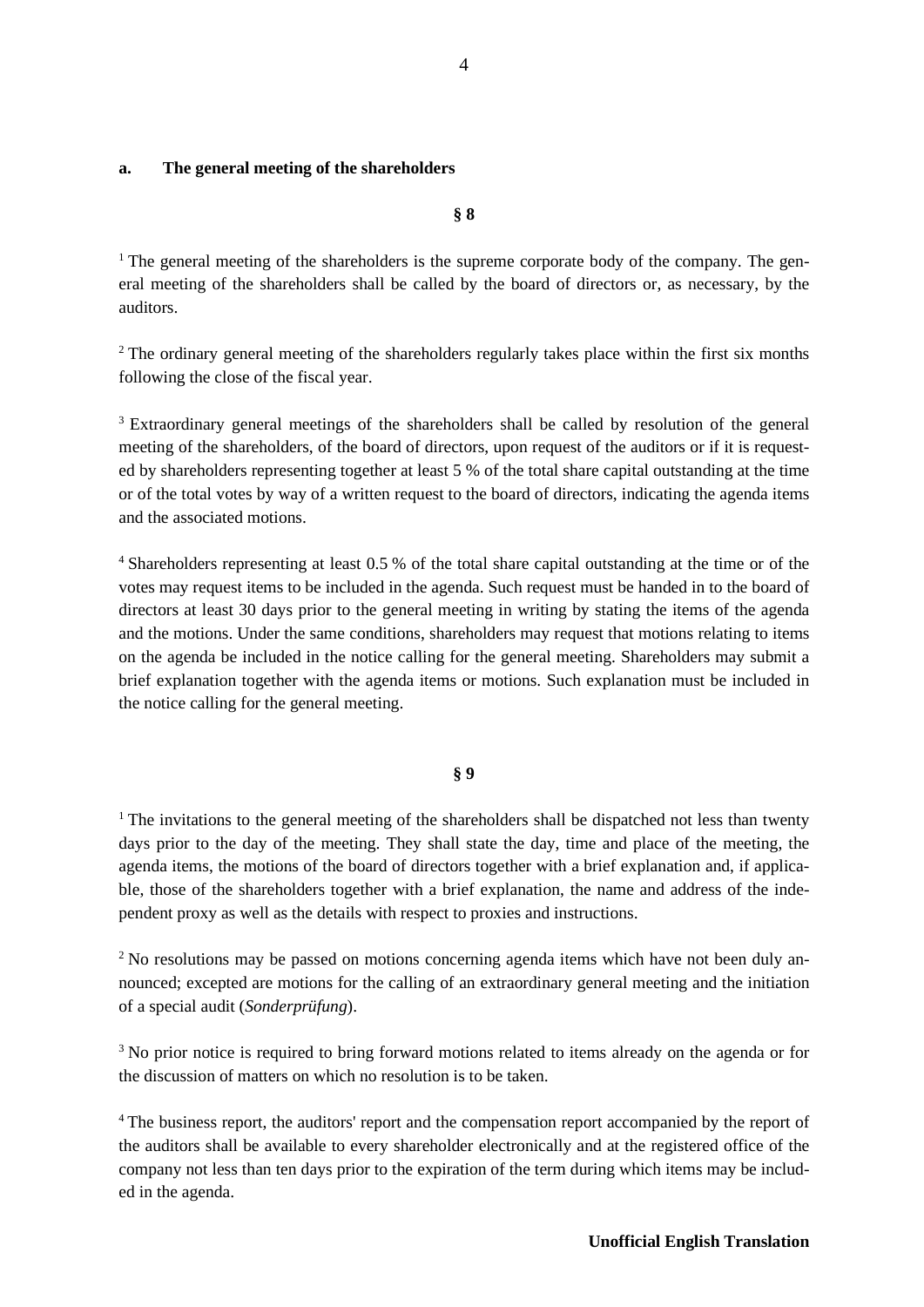## **§ 10**

<sup>1</sup> Each share represented at the general meeting of the shareholders shall entitle to one vote. A shareholder may represent his/her/its shares in the general meeting of the shareholders by himself/herself/itself or by appointing a proxy in writing or by the independent proxy.

<sup>2</sup> The general meeting of the shareholders annually elects an independent proxy. Its term of office ends at the closing of the following ordinary general meeting of the shareholders. Re-election is possible. Natural and legal persons or partnerships are eligible for such position. In case the company does not have an independent proxy, the board of directors appoints such independent proxy for the following general meeting of the shareholders.

#### **§ 11**

<sup>1</sup> Unless provided otherwise by law or these articles of incorporation, the general meeting of the shareholders called in accordance with these articles of incorporation shall have a quorum regardless of the number of present shareholders or represented shares.

<sup>2</sup> Unless provided otherwise by law or these articles of incorporation, resolutions are passed and elections are determined with the absolute majority of the votes, excluding abstentions as well as blank votes and invalid votes.

<sup>3</sup> Important resolutions of the general meeting of the shareholders in the sense of Art. 704 CO must be passed by at least two thirds of the votes represented and the absolute majority of the par value of the represented shares.

#### **§ 12**

<sup>1</sup> The Chairman of the board of directors shall take the chair of the general meeting of the shareholders. In his absence, another member of the board of directors shall take the chair in the general meeting of the shareholders.

<sup>2</sup> The voting and the elections shall be held by open ballot unless the Chairman of the meeting of the shareholders directs or the meeting of the shareholders resolves not to cast the ballot openly.

#### **§ 13**

The general meeting of the shareholders has the following inalienable powers:

1. adoption and amending of the articles of incorporation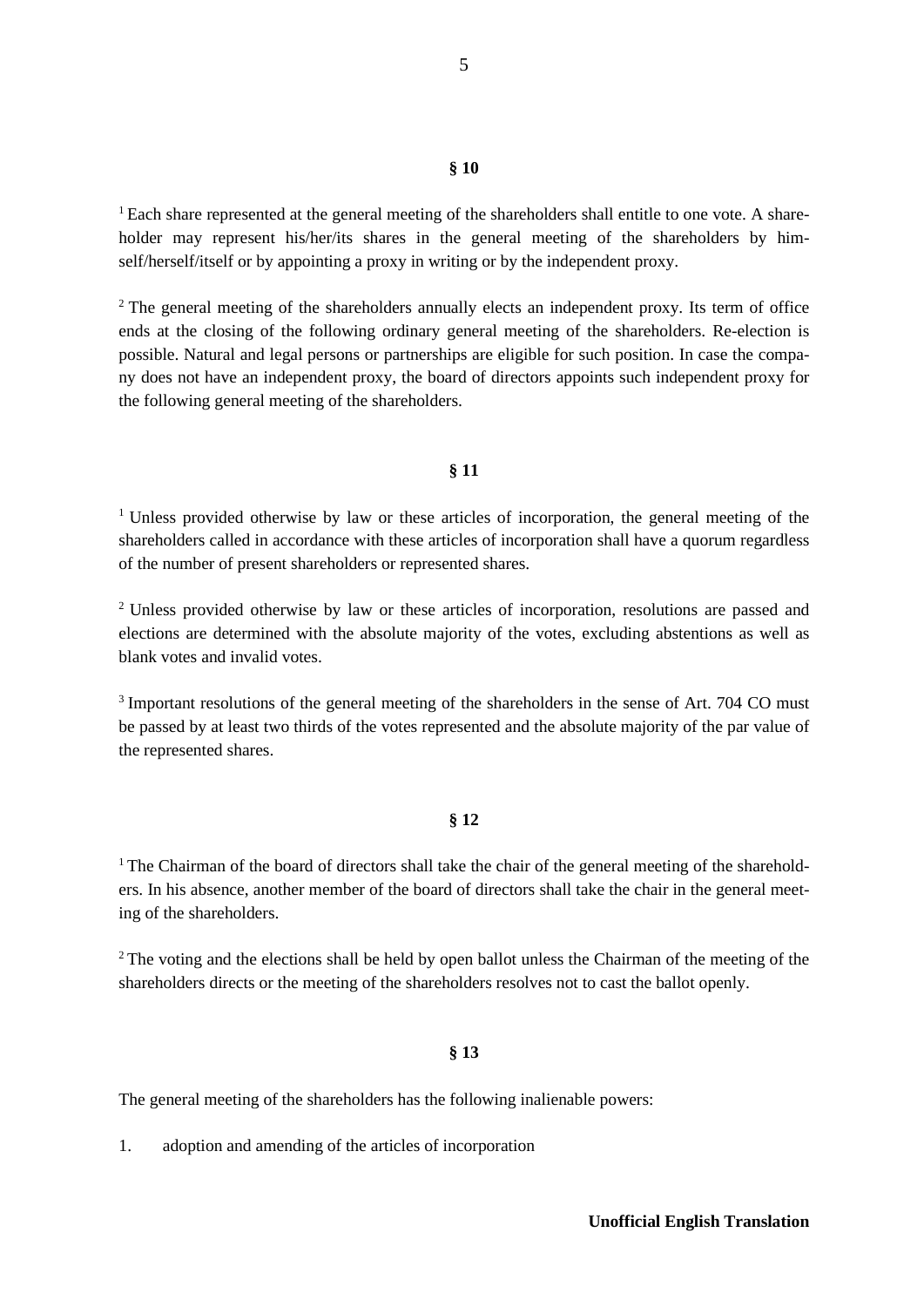- 2. election and dismissal of the Chairman and further members of the board of directors, the members of the compensation committee (who have to be members of the board of directors), the independent proxy and the auditors
- 3. approval of the compensation of the members of the board of directors and any other person who has been, fully or partially, entrusted with the management of the company (the management board)
- 4. approval of the management report, the annual financial statement and the consolidated financial statements as well as the resolution on the allocation of the disposable balance sheet profit
- 5. discharge of the members of the board of directors and the management board
- 6. passing of resolutions on matters which are by law or by the articles of incorporation reserved to the general meeting of the shareholders or which are submitted to it by the board of directors
- 7. delisting of the shares of the company from the SIX Swiss Exchange or its successor.

In the event of a delisting decision within the meaning of paragraph 1 number 7, the board of directors shall determine the date and the other modalities of the delisting, in accordance with the applicable rules and regulations of SIX Swiss Exchange or its successor.

## **b. The board of directors and the management board**

## **§ 14**

The board of directors shall be composed of at least five and in the maximum of nine members. The members of the board of directors, the Chairman of the board of directors as well as the members of the compensation committee will each be elected annually and individually. The term of office ends at the closing of the following ordinary general meeting of the shareholders. Re-election is possible. Resignation prior to the end of the term and dismissal are reserved.

#### **§ 15**

<sup>1</sup> Except for the election of the Chairman of the board of directors and the members of the compensation committee by the general meeting of the shareholders, the board of directors shall constitute itself. It may appoint a Vice-Chairman among its members and designate a secretary who does not need to be a member of the board of directors. The board of directors shall meet as requested by its Chairman as often as the business of the company requires a meeting or whenever a meeting is requested in writing by one of its members.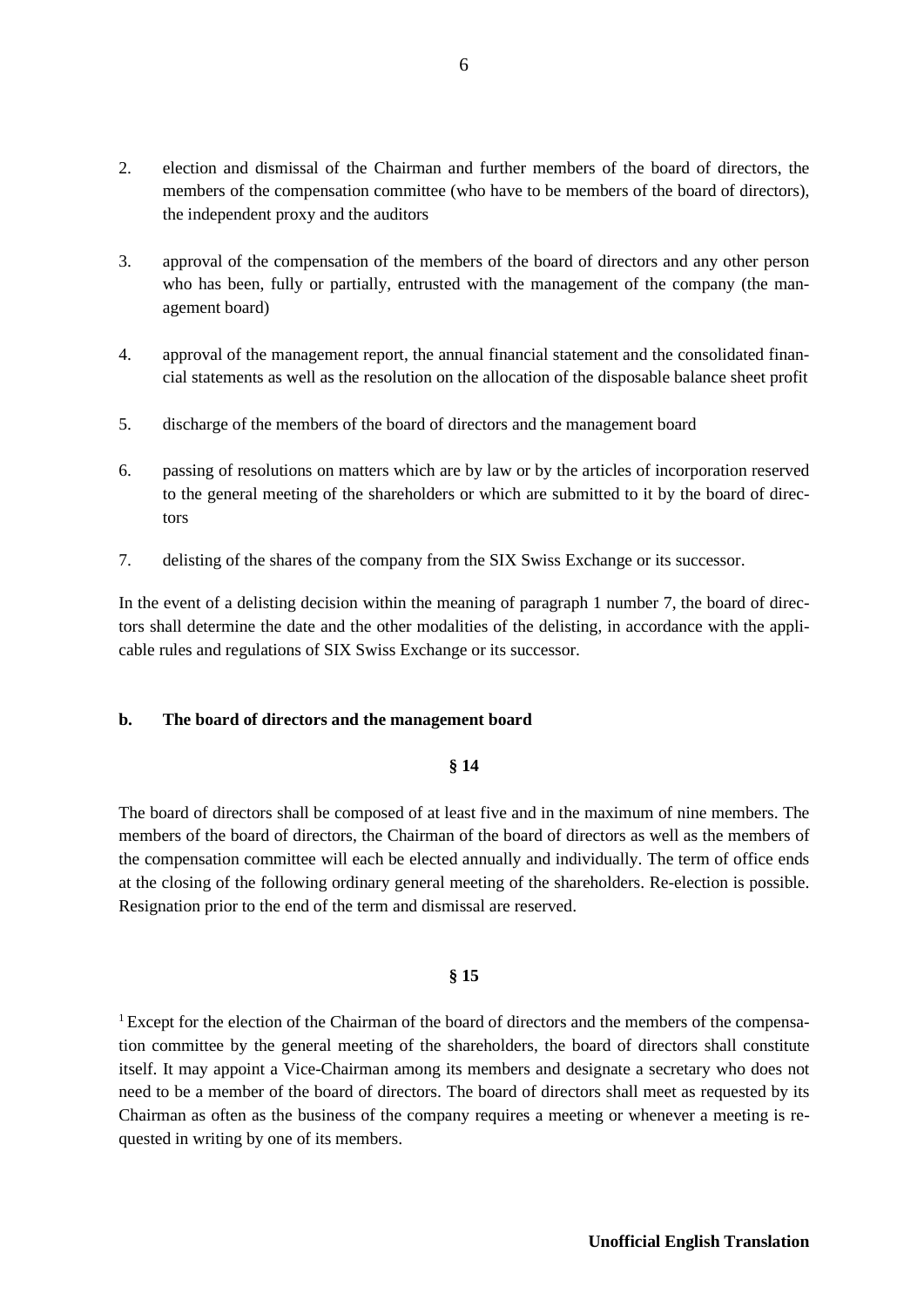<sup>2</sup> The board of directors shall keep minutes of its meetings. Such minutes shall be signed by the Chairman and the secretary of the respective meeting. The secretary of the meeting shall be appointed by the board of directors and does not need to be a member of the board of directors.

## **§ 16**

<sup>1</sup> Except for the declarations of capital increases the presence of the majority of the board of directors is required in order to validly pass resolutions. Members of the board of directors who follow a meeting by telephone or electronic media (video conferencing or the like) shall be considered to be present for the purposes of the relevant meeting.

2 Resolutions shall require the approval of the majority of all members of the board of directors casting a vote.

<sup>3</sup> The Chairman of the meeting, who shall always vote, shall have the casting vote.

<sup>4</sup> For declarations of capital increases, the presence of one member of the board of directors shall be sufficient.

<sup>5</sup> Resolutions may also be adopted by way of a circular resolution, provided that a majority of all members of the board of directors resolve in favor of a written proposal and unless a member requests a discussion in a meeting.

#### **§ 17**

 $1$ <sup>1</sup> The board of directors is responsible for the ultimate management of the company and the supervision of its management. The board of directors represents the company vis-à-vis third parties and manages all matters which are neither delegated nor reserved to another corporate body or to the management by law, the articles of incorporation or the organizational regulations.

<sup>2</sup> The board of directors has the following non-transferable and inalienable duties:

- 1. ultimate management of the company and the issuing of all necessary directives
- 2. determination of the organizational structure
- 3. structuring of the accounting system and of financial controls as well as the financial planning
- 4. appointment and dismissal of the persons entrusted with the executive management and representation of the company as well as determination of their signatory powers
- 5. ultimate supervision of the persons entrusted with the executive management of the company, particularly regarding compliance with the law, the articles of incorporation, operational regulations and directives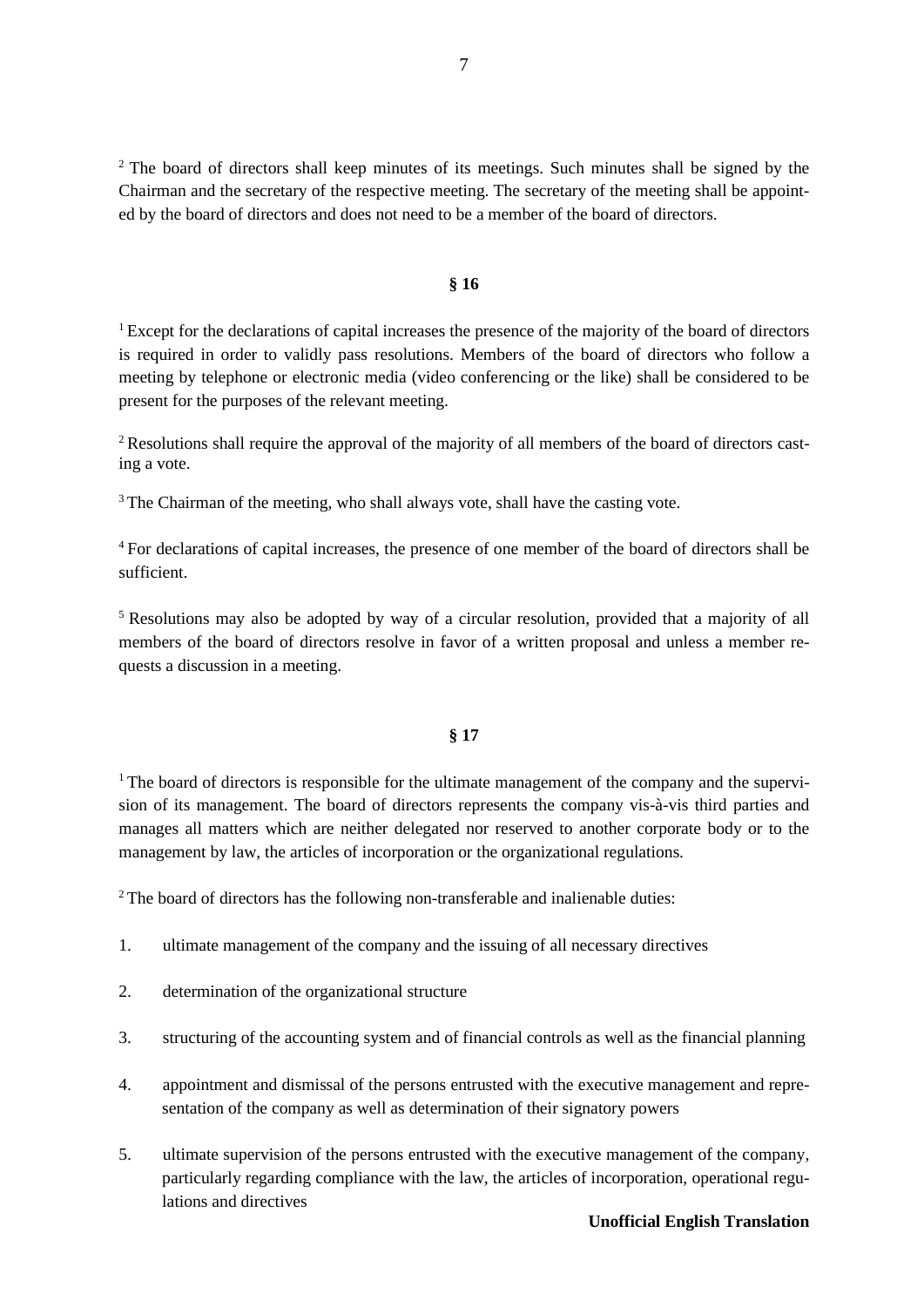- 6. preparation of the annual report and the compensation report as well as preparation of the general meeting of the shareholders and implementation of its resolutions
- 7. notification of the judge in the event of over-indebtedness.

<sup>3</sup> In accordance with the organizational regulations, the board of directors may delegate the management of the company, fully or partially, to one or several persons, members of the board of directors or other natural persons, who do not need to be shareholders. However, the board of directors is not authorized to delegate the ultimate management of the company and the ultimate supervision of the persons entrusted with the management as well as all other duties listed in art. 716a CO. The board of directors shall issue the organizational regulations.

<sup>4</sup> The board of directors shall appoint any one of its members as well as the directors and employees of the company having signatory power. The board of directors shall also resolve upon the signing authority.

## **§ 18**

 $<sup>1</sup>$  A member of the board of directors may assume at maximum 5 additional mandates and a member</sup> of the management board upon consent by the board of directors one additional mandate as a member of the supreme management or administration body of other listed companies which are subject to registration in the commercial register or a comparable foreign register.

<sup>2</sup> Further, a member of the board of directors may assume at maximum 5 mandates and a member of the management board upon consent by the board of directors at maximum 3 mandates as a member of the supreme management or administration body of other non-listed companies which are subject to registration in the commercial register or a comparable foreign register.

<sup>3</sup> Mandates/employments by companies which are controlled by the company and mandates/employments which the respective member assumes in its function as member of the board of directors or the management board (e.g. in joint ventures or pension funds of the COLTENE group or in companies in which the company holds a significant (non-consolidated) participation) do not qualify as mandates/employments outside the COLTENE group in this respect.

<sup>4</sup> Mandates/employments in affiliated companies outside the COLTENE group, dual roles and mandates which are assumed in the function as member of the supreme management or administration body in a legal entity outside the COLTENE group (e.g. in joint ventures or pension funds of this legal entity or in companies, in which such legal entity holds a significant (non-consolidated) participation) qualify as one mandate in this respect.

5 Mandates/employments in non-operative companies, domiciliary companies and trusts which a non-executive member of the board of directors of the company assumes in the framework of its main occupation as trustee, attorney or advisor may be carried out without limitation, provided that the member's timely availability permits such mandate/employment. Further, man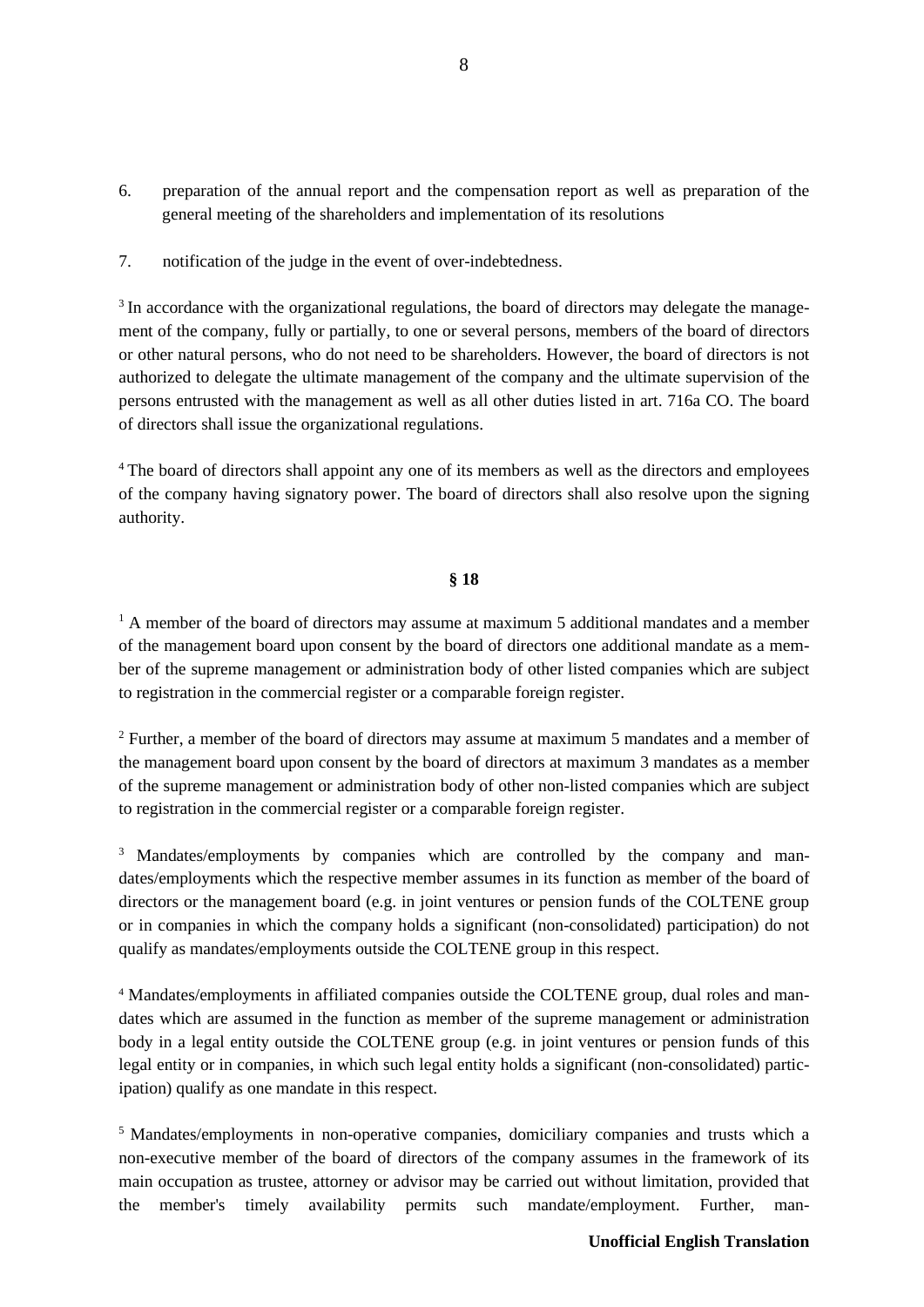dates/employments at non-profit legal entities, associations, charitable organizations and foundations may be carried out without limitation.

## **c. The auditors**

#### **§ 19**

The general meeting of the shareholders shall elect annually an audit firm under state oversight in accordance with the Swiss Federal Act on the Licensing and Oversight of Auditors (RAG). The audit firm so elected shall have the authorities and obligations as set forth in the law. The term of office ends at the closing of the following ordinary general meeting of the shareholders. Re-election is possible. Resignation prior to the end of the term and dismissal are reserved.

#### **IV. Compensation committee**

## **§ 20**

<sup>1</sup> The compensation committee shall consist of at least 3 members of the board of directors.

<sup>2</sup> The compensation committee shall have the following duties and responsibilities (principles):

- 1. preparation of decisions of the board of directors with respect to the compensation of members of the board of directors and the management board, submission of proposals to the board of directors with respect to the type and the amount of the annual compensation of the members of the board of directors and the management board and preparation of the proposal for the respective maximum aggregate amount
- 2. determination and periodic review of the compensation policy and compensation strategy in accordance with the corporate strategy and the corporate goals of the COLTENE group. Periodic review of the implementation of such goals and submission of proposals and recommendations to the board of directors
- 3. submission of proposals to the board of directors with respect to the allocation of shares, options or other equity securities as well as with respect to the issue price in connection with the fixed compensation of the board of directors and the variable compensation and/or participation plans of the company
- 4. proposal of variable compensation and/or participation plans for success and performance based compensations (variable compensations)
- 5. proposal of the compensation report to the board of directors.

<sup>3</sup> The board of directors may assign to the compensation committee further duties in the areas of compensation, human resources and any other area related thereto.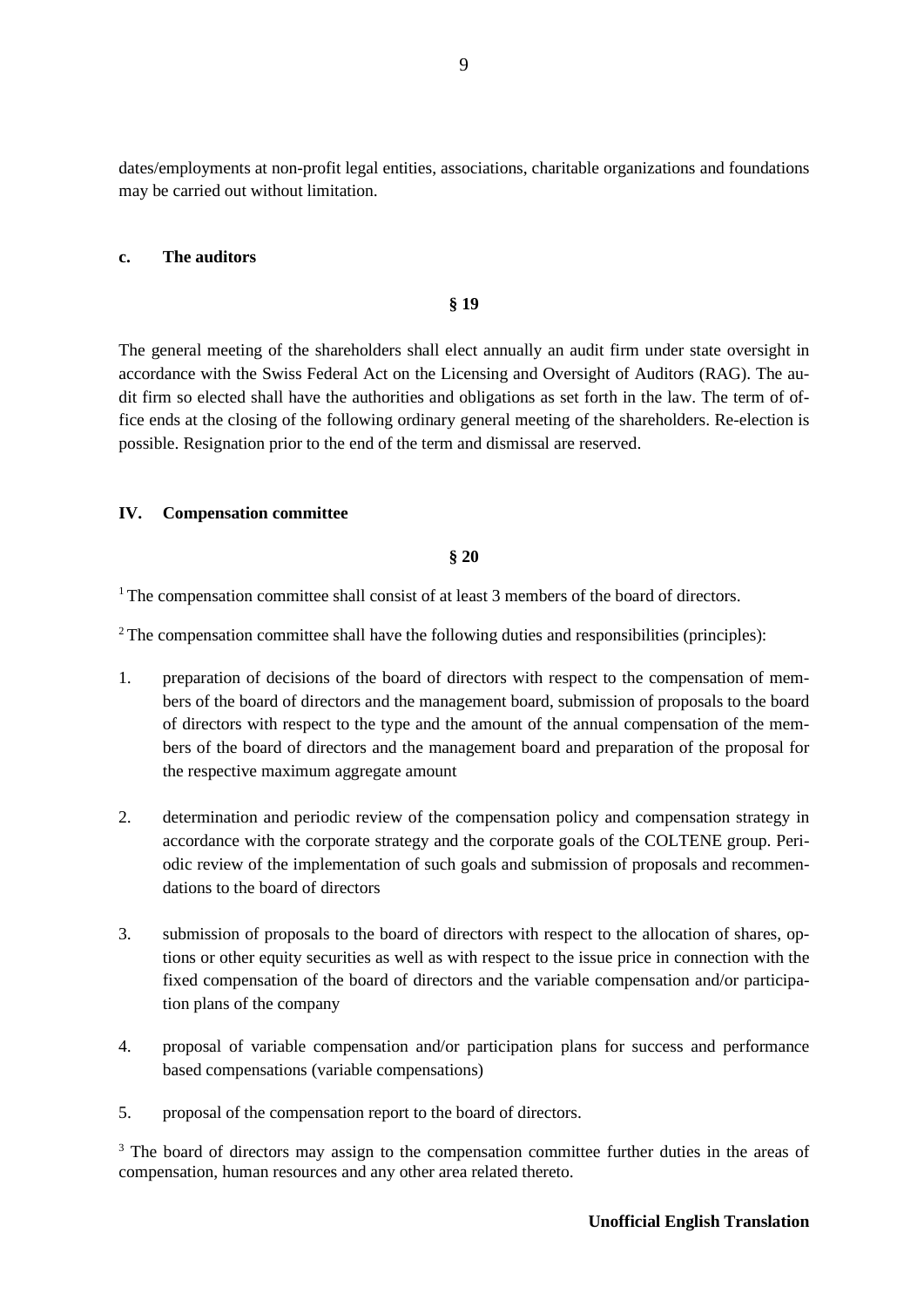## **V. Compensation of members of the board of directors and the management board**

#### **§ 21**

<sup>1</sup> The members of the board of directors are entitled to (a) a fixed compensation independent of the business result which may be paid in cash and/or shares, options or any other equity securities of the company (pursuant to § 25 of the articles of incorporation) as well as (b) a success and performance based compensation (variable compensation) under the respective variable compensation and/or participation plans of the company (pursuant to § 25 and § 26 of the articles of incorporation). The success and performance based compensation of a member of the board of directors, which may be paid in cash and/or shares, options or any other equity securities of the company, may not exceed the value of the fixed compensation.

<sup>2</sup> The members of the management board are entitled to (a) a fixed compensation independent of the business result to be paid in cash as well as (b) a success and performance based compensation (variable compensation) under the respective variable compensation and/or participation plans of the company (pursuant to § 25 and § 26 of the articles of incorporation). The success and performance based compensation of a member of the management board, which may be paid in cash and/or shares, options or any other equity securities of the company, may exceed the value of the fixed compensation.

#### **§ 22**

<sup>1</sup> The board of directors proposes to the general meeting of the shareholders on an annual basis the approval of the following maximum aggregate amounts:

- 1. The fixed compensation of the board of directors for the period until the next ordinary general meeting
- 2. The fixed compensation of the management board for the following fiscal year
- 3. The success and performance based compensation (variable compensation) payable to the members of the board of directors for the previous term of office
- 4. The success and performance based compensation (variable compensation) payable to the members of the management board for the previous fiscal year.

<sup>2</sup> The board of directors may submit proposals to the general meeting regarding the maximum aggregate amounts and/or the individual compensation components for other periods and/or the payment of additional amounts for exceptional performance of individual or all members of the management board or the board of directors.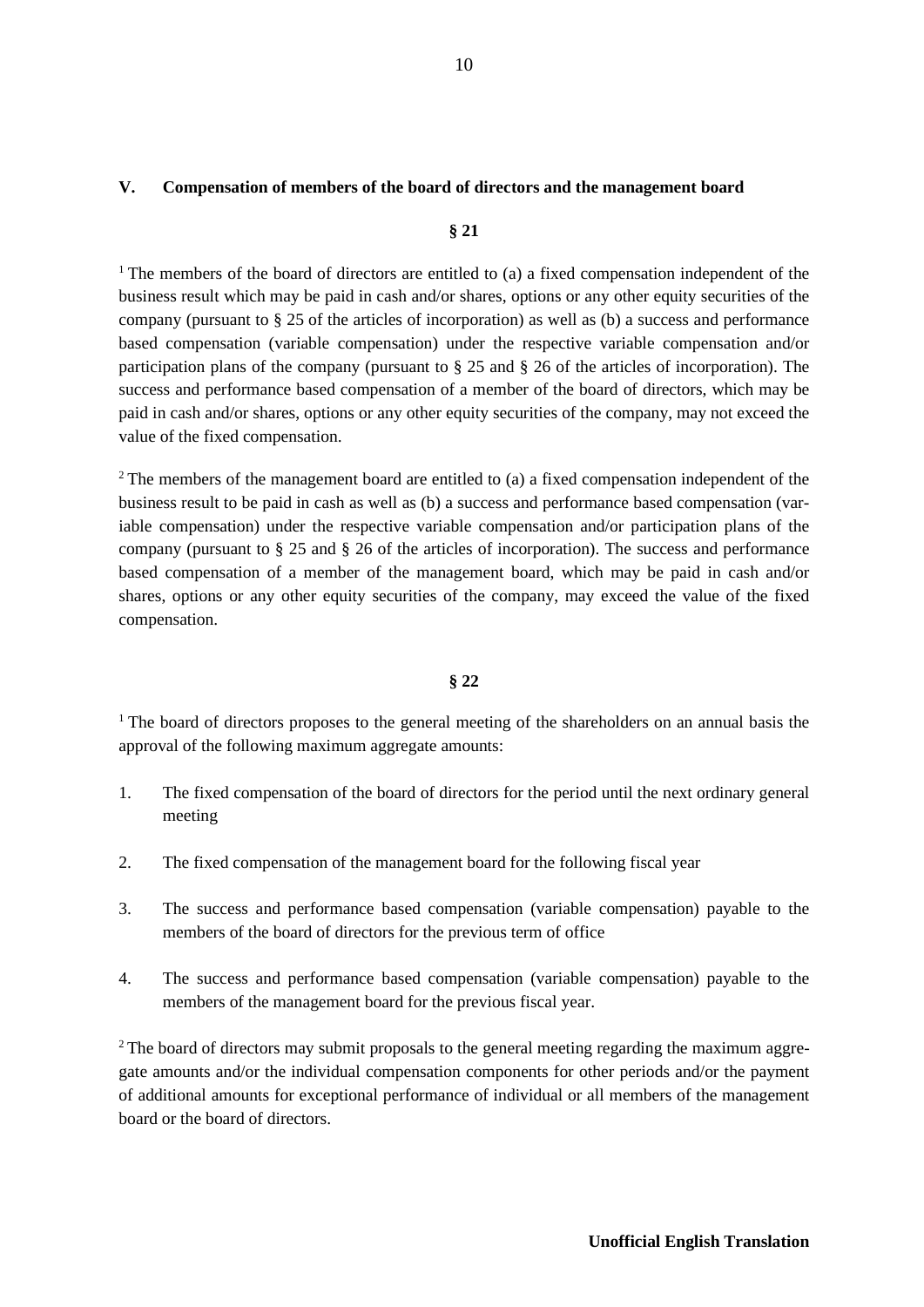<sup>3</sup> In case a member of the board of directors is acting also as a member of the management board, its compensation shall be based on the provisions applicable to the compensation of members of the management board.

<sup>4</sup> The approval of the annual compensation to members of the board of directors and the management board who have entered into an employment agreement with the company includes also the approval of the basis for the compensation during the contractually agreed notice period, even if such period lasts into the following fiscal year.

<sup>5</sup> Members of the board of directors and the management board who have been given notice of termination under their respective employment relationship qualify for the purpose of this § 22 as "former members of corporate bodies"; their compensation is no longer subject to approval but has to be disclosed in the annual compensation report.

#### **§ 23**

For the compensation of the members of the management board who are appointed after the approval of the maximum aggregate compensation of the management board, there is an additional compensation amount. Such additional compensation amount may, for each new member of the management board, exceed the average aggregate compensation of a member of the management board for the respective fiscal year by at maximum 50 %. The aggregate additional compensation amount may not exceed 50 % of the maximum aggregate compensation of the management board last approved.

## **§ 24**

For activities within companies which are directly or indirectly controlled by the company or activities assumed by such member in its function as member of the board of directors of the company or as member of the management board, respectively, compensations may be paid by the company or by the respective group entity. Such compensations must be consolidated on the company level and taken into account for the approval by the general meeting of the shareholders.

#### **§ 25**

Based on the following criteria it shall be determined whether and which number of shares, options or other equity securities shall be allocated to the members of the board of directors as a part of the fixed compensation and success and performance based compensation (variable compensation) and to the members of the management board as part of the success and performance based compensation (variable compensation), respectively:

1. Number of shares, options and other equity securities and their value will be determined by the board of directors based on the proposal by the compensation committee.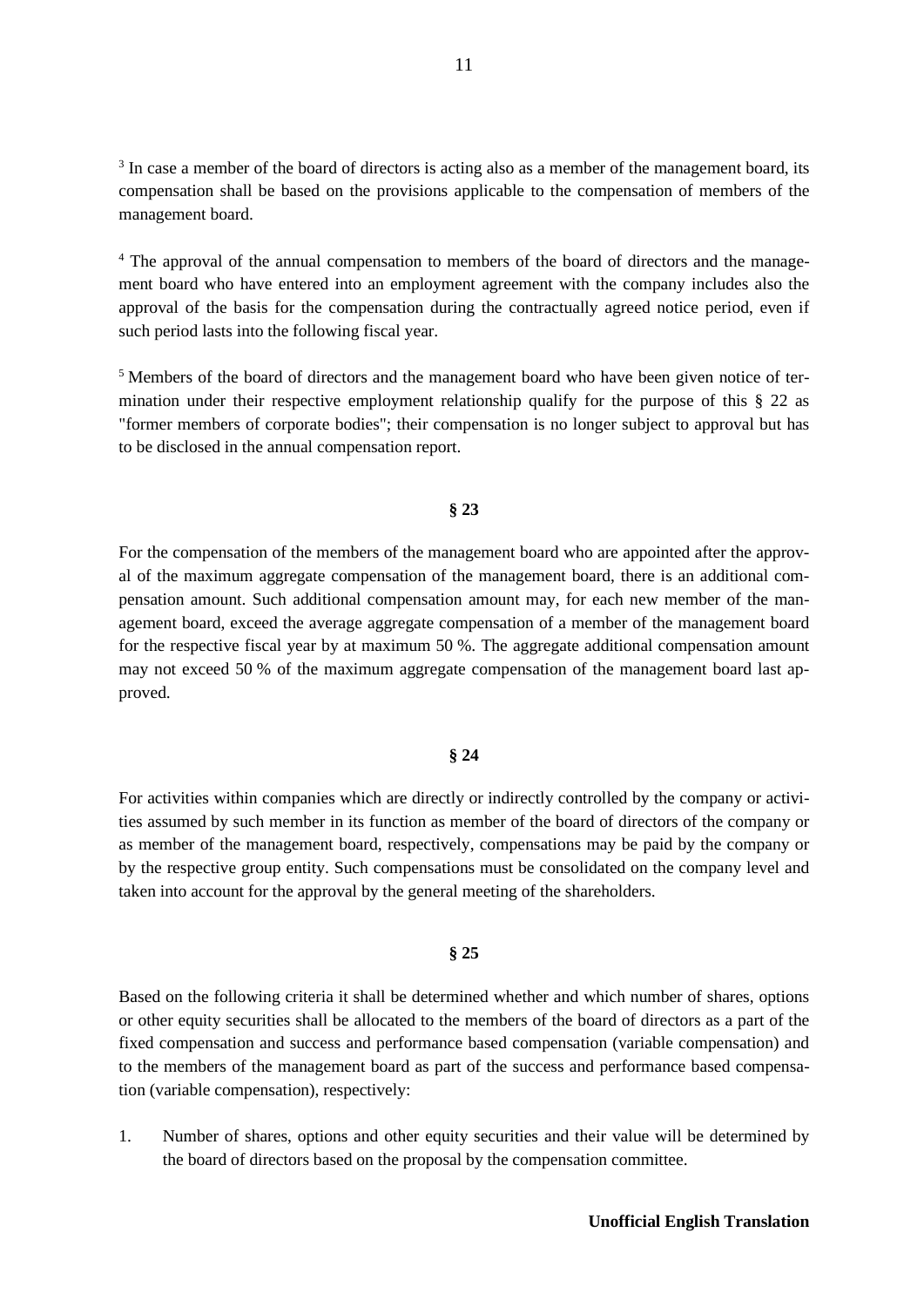- 2. Depending on the seniority of each of the members of the management board, a part of the success and performance based compensation may, generally, be paid in shares, options or other equity securities in the company. The board of directors may approve exemptions.
- 3. Allocated shares are subject to a holding period which is determined by the board of directors. The board of directors may approve exemptions.

#### **§ 26**

<sup>1</sup> The success and performance based compensation (variable compensation) of the members of the board of directors and of the management board under the variable compensation and/or participation plan of the company which may consist of payments in cash and portions in shares, options or other equity securities in the company depends on the level of achievement of objectively measurable values with different priorities such as profitability and turnover of the company as well as individual goals.

<sup>2</sup> All parameters, performance goals and calculation formula which are relevant for the calculation of the success and performance based compensation (variable compensation) shall be proposed by the compensation committee to the board of directors for its approval.

## **§ 27**

Fixed-term employment or mandate agreements of members of the board of directors or the management board may have a fixed term of up to one year; a renewal is permitted. The notice period in case of employment or mandate agreements of members of the board of directors or the management board with an indefinite term is limited to a maximum of twelve months.

#### **§ 28**

<sup>1</sup> Loans and credits granted by the company to a member of the board of directors or the management board, and guarantees or other securities of the company for liabilities of a member of the board of directors or the management board must not exceed an amount of CHF 500,000 per member.

2 Pension benefits to members of the board of directors and the management board are only paid in the framework of domestic and foreign pension plans and comparable plans of the company and its group entities, respectively. The benefits to the insured person and the employer's contribution are based on the above mentioned plans and the relevant regulations, respectively.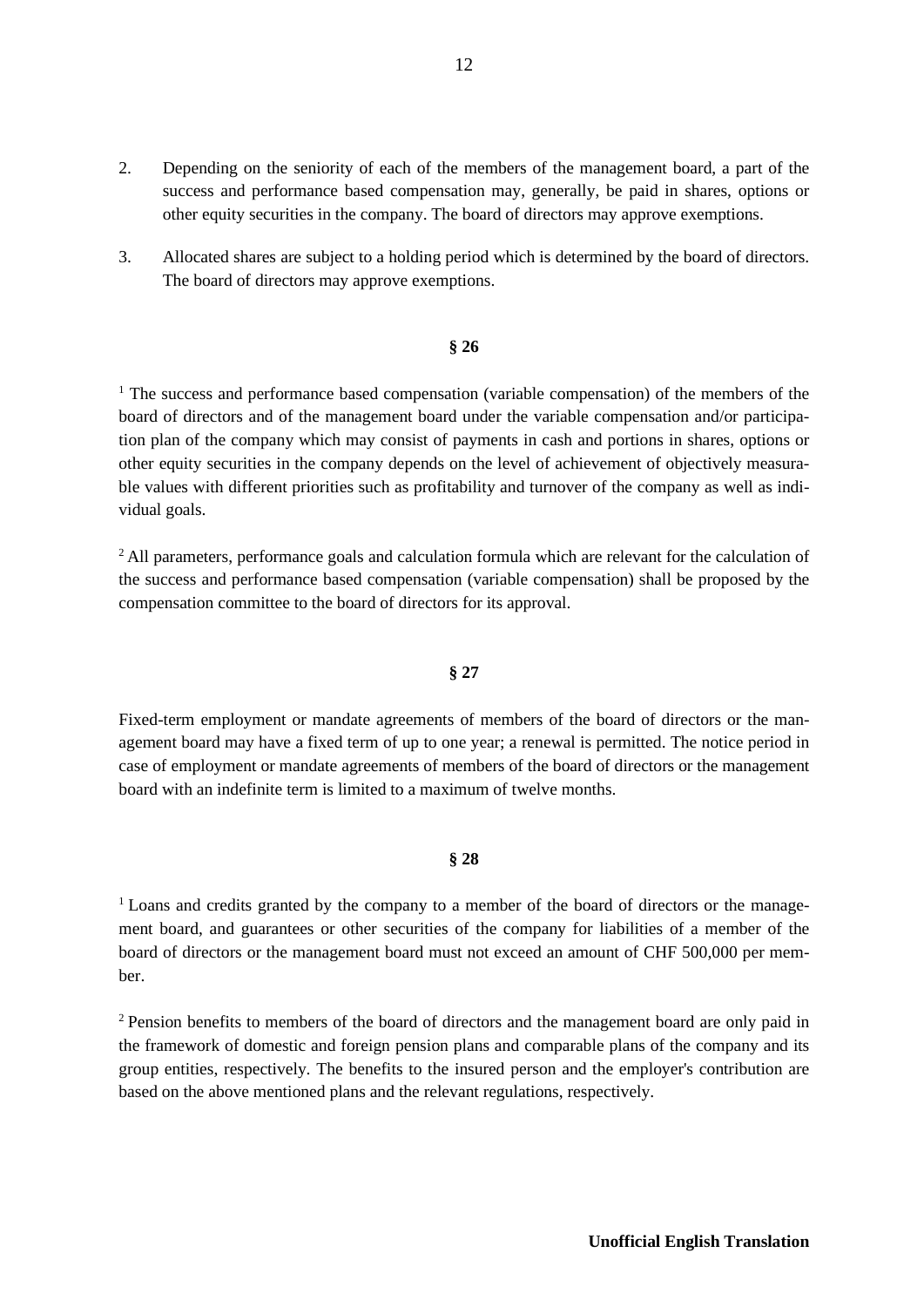#### **VI. Accounting and distribution of profits**

**§ 29**

<sup>1</sup> The fiscal year starts on January 1 and ends on December 31 of each year.

<sup>2</sup> The annual financial statements shall be established in accordance with the applicable legal provisions as well as the applicable accounting standards.

<sup>3</sup> Subject to the statutory provisions on the use of profits, the balance sheet profit shall be available to the general meeting of the shareholders in its sole discretion.

## **VII. Dissolution and liquidation**

**§ 30**

<sup>1</sup> The general meeting of the shareholders may at all times resolve the dissolution and liquidation of the company in accordance with the provisions of the law and the articles of incorporation. The liquidation shall be carried out by the board of directors unless it is delegated by the general meeting of the shareholders to other liquidators.

2 The liquidation of the company shall take place in accordance with art. 742 *et seq.* CO.

3 The liquidators shall be authorized to freely sell (*freihändig verkaufen*) assets (including real estate).

#### **VIII. Publications**

**§ 31**

 $1$  Invitations and publications to the shareholders shall be made by letter to the shareholders, whose names and addresses are known and otherwise by publication in the Swiss Official Gazette of Commerce.

2 Publications of the company shall be made in the Swiss Official Gazette of Commerce.

#### **IX. Contribution in kind and transfer of assets**

**§ 32**

In the context of the capital increase of October 9, 2018 and according to the contribution in kind agreement dated October 9, 2018, the company acquires from Arno Holding S.à.r.l., Luxembourg,

## **Unofficial English Translation**